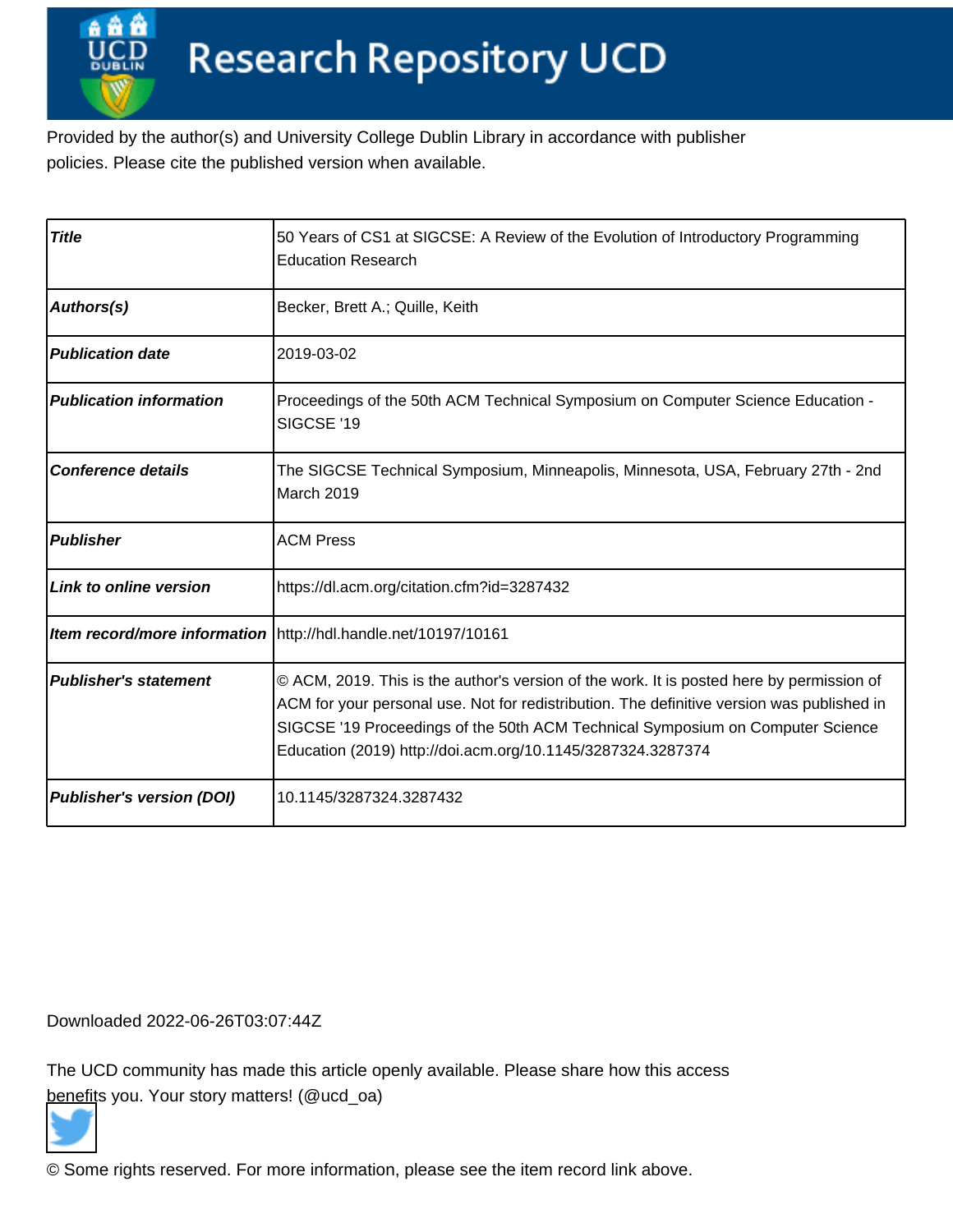# 50 Years of CS1 at SIGCSE: A Review of the Evolution of Introductory Programming Education Research

Brett A. Becker University College Dublin Ireland brett.becker@ucd.ie

ABSTRACT

The SIGCSE Technical Symposium is celebrating its 50th year, and a constant theme throughout this history has been to better understand how novices learn to program. In this paper, we present a perspective on the evolution of introductory programming education research at the Symposium over these 50 years. We also situate the Symposium's impact in the context of the wider literature on introductory programming research. Applying a systematic approach to collecting papers presented at the Symposium that focus on novice programming / CS1, we categorized hundreds of papers according to their main focus, revealing important introductory programming topics and their trends from 1970 to 2018. Some of these topics have faded from prominence and are less relevant today while others, including many topics focused on students—such as making learning programming more appropriate from gender, diversity, accessibility and inclusion standpoints—have garnered significant attention more recently. We present discussions on these trends and in doing so, we provide a checkpoint for introductory programming research. This may provide insights for future research on how we teach novices and how they learn to program.

## CCS CONCEPTS

• Social and professional topics → Computer science education; CS1.

# **KEYWORDS**

CS1; CS 1; CS-1; programming; introductory programming; introduction to programming; novice programming; survey; review

#### ACM Reference Format:

Brett A. Becker and Keith Quille. 2019. 50 Years of CS1 at SIGCSE: A Review of the Evolution of Introductory Programming Education Research. In Proceedings of the 50th ACM Technical Symposium on Computer Science Education (SIGCSE '19), February 27-March 2, 2019, Minneapolis, MN, USA. ACM, New York, NY, USA, 7 pages.<https://doi.org/10.1145/3287324.3287432>

# 1 INTRODUCTION

The SIGCSE Technical Symposium (the Symposium) is celebrating its 50th year, and researching how novices learn to program

Keith Quille Institute of Technology Tallaght Ireland keith.quille@it-tallaght.ie

has been a consistent theme throughout this history. We present a perspective on this research over these first five decades. We also situate the Symposium and its impact in the context of the wider literature on introductory programming research. From an initial selection of 777 papers presented at the Symposium, we categorized 481 CS1 papers and offer a discussion on their topics and trends, providing a checkpoint for introductory programming research going forward into the second half of the Symposium's first century. This may prove insightful for future research on how we teach novices and how they learn to program. Our research goals are:

- RG1 Identify the important topics in introductory programming education research, including their trends, over the first 50 years of the SIGCSE Technical Symposium
- RG2 Situate the introductory programming research presented at the SIGCSE Technical Symposium in the context of the wider literature

# 2 RELATED WORK

Despite the large volume of work on introductory programming (commonly called 'CS1' [19]), there are relatively few surveys, reviews and meta-analyses with wide scope. Most relevant to the present work as it only considered papers presented at the Symposium, is a 2004 paper by Valentine [44], which focused on CS1 and CS2, including papers, workshops and panels. These were organized into a 'taxonomy' based on the paper approach (Marco Polo, Tools, Experimental, Nifty, Philosophy or John Henry), while our categorization is based on paper content/topic. A 2002 paper by Vasiga also provided data on CS1 and CS2 at SIGCSE, and stated: "To say there has been much discussion of CS1 and CS2 in SIGCSE circles is a gross understatement" [45, p. 28]. Table 1 shows the number of papers reported by these authors compared to the subsets of our papers that align with their dates. It is important to note that we only considered papers on CS1 (not CS2). We explain our method in Section 3.

Another effort relevant to our work is a 2018 ITiCSE Working group led by Luxton-Reilly & Simon which performed a large literature review of introductory programming research, citing over 700 references [29]. We discuss this further in Section 4.

|           | Valentine [44] | Vasiga $[45]$            | this study |
|-----------|----------------|--------------------------|------------|
| 1984-1993 |                |                          | 36         |
| 1994-2003 | 28             |                          | 98         |
| 2000      |                | 18                       |            |
|           | $\sim$         | <b>STATE OF BUILDING</b> |            |

Table 1: Number of papers reported at the Symposium on CS1 & CS2 [44, 45] and CS1 (this study). Note that these are subsets of our data as our study spans 1970-2018.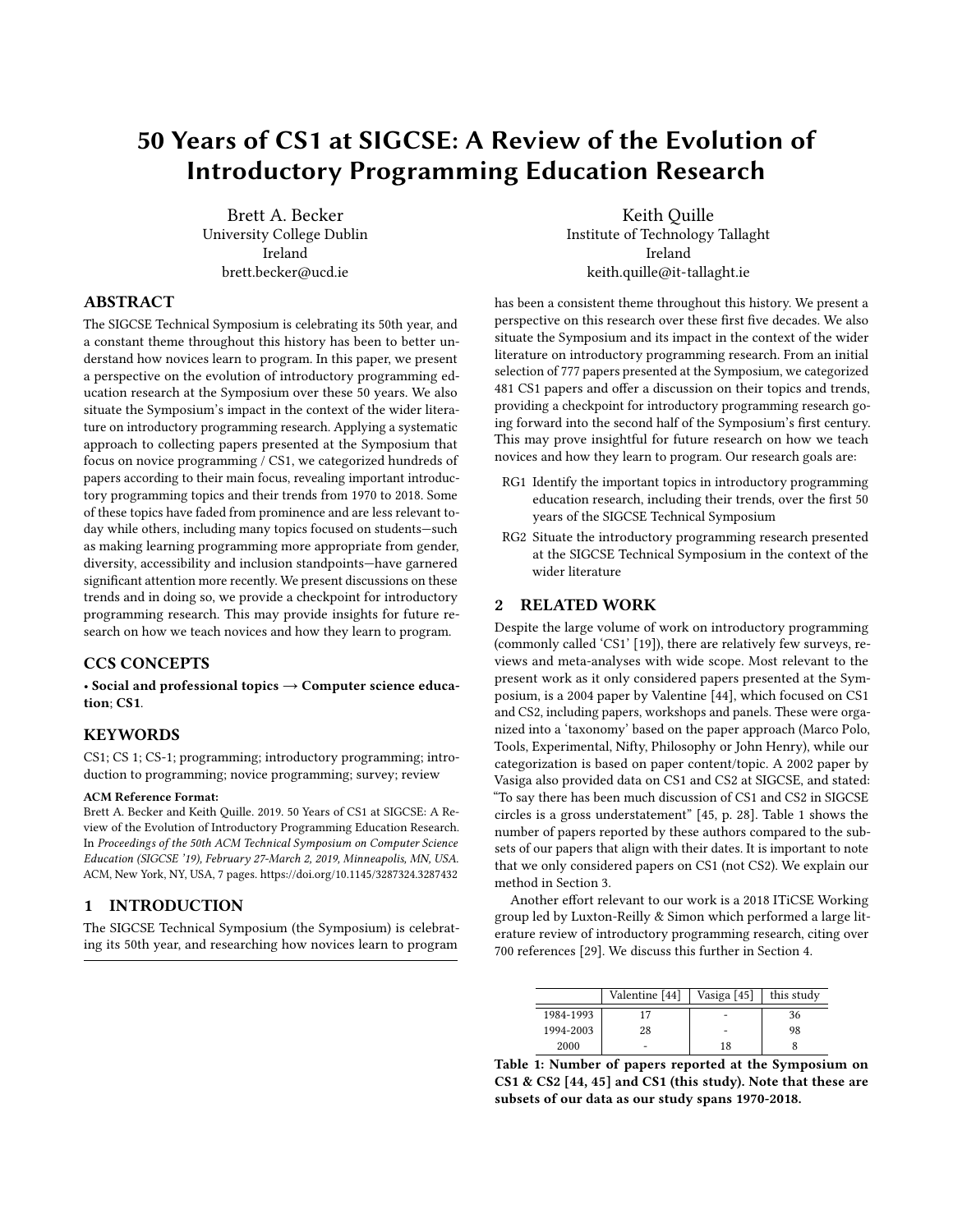## 3 METHOD

We chose to analyze papers presented at the SIGCSE Technical Symposium focusing on introductory programming courses at the university level, commonly called CS1 [19]. We conducted a preliminary search of the ACM Digital Library (ACM DL) on January 21, 2018 and carried out a short feasibility study, mainly to refine the search parameters and method. On August 3, 2018 we conducted our final search, which was for papers including any of the following terms in the title, abstract, or keywords: CS1, "CS 1", "introductory programming", "introduction to programming", "novice programming", "novice programmers". This search returned 3,153 hits in the ACM DL Guide to Computing Literature, and 2,354 hits in the ACM DL Full-Text Collection. We then extracted all papers sponsored by SIGCSE (1,442 hits) and then filtered, leaving only papers presented at the SIGCSE Technical Symposium (777 hits). We then applied the exclusion criteria: (1) Papers less than three pages in length (eliminating 244), and (2) Papers not focusing on first-year university-level introductory programming (eliminating 52). This resulted in a final list of 481 papers. Our actual query was:

acmdlTitle: (CS1 "CS 1" "introductory programming" "introduction to programming" "novice programming" "novice programmers") OR recordAbstract: (CS1 "CS 1" "introductory programming" "introduction to programming" "novice programming" "novice programmers") OR keywords.author.keyword: (CS1 "CS 1" "introductory programming" "introduction to programming" "novice programming" "novice programmers")

# 3.1 Classification of papers

We acknowledge the inherent difficulty of reliably coding academic papers [41]. As this is not a systematic literature review, we allowed categories and subcategories to emerge as Author 1 processed all 481 papers. Our main goal was to categorize the papers fitting our criteria in a way that would accurately describe the landscape of CS1 research at the Symposium, and how it has changed in the last 50 years. For this reason we chose to categorize each paper into one category only (a many-to-one mapping). We discuss this and other threats to validity in Section 6. Once initial categories and subcategories were determined through Author 1 processing all 481 papers, Author 2 re-categorized a random sample of 10% placing 41 of 48 papers in the same categories, indicating 85% agreement. A third faculty member at the same institution as Author 1 repeated this re-categorization with a new random 10% sample and placed 40 of 48 papers in the same category as Author 1, indicating 83% agreement. After this, Authors 1 & 2 discussed the categories and made minor refinements resulting in eight top-level categories: (1) First languages & paradigms; (2) CS1 design, structure & approach; (3) CS1 content; (4) Tools; (5) Collaborative approaches; (6) Teaching; (7) Learning & Assessment; and (8) Students. In the interest of making this work useful for the community, details on these 481 papers including URLs, number of citations, and citations/year are included in a CSV file available at [www.brettbecker.com/sigcse2019.](www.brettbecker.com/sigcse2019)

# 4 SITUATING THE SIGCSE TECHNICAL SYMPOSIUM IN THE WIDER LITERATURE

Before looking within the Symposium and the evolution of introductory programming education research over the last 50 years, we wanted to gain a picture of the Symposium within the broader

literature. As mentioned in Section 2, Luxton-Reilly et al. conducted a 2018 review of introductory programming literature [29], using a similar but slightly broader search query and a much wider search space (not limited to the ACM Digital Library). This resulted in over 5,000 papers, reduced to 1,844 after applying exclusion criteria. We started with 1,442 papers which reduced to 481, approximately 26% of the 1,844 from the ITiCSE working group. This quick comparison reveals that the SIGCSE Technical Symposium represents not only a considerable space in the literature of introductory programming literature indexed by the ACM, but a healthy percentage of the introductory programming literature in general.

To gain a different perspective, we performed our search against: the ACM Digital Library Guide to Computing Literature; all papers published by ACM; and, all proceedings sponsored by SIGCSE. Table 2 shows our findings as a percentage of the hits from the Guide to Computing Literature. Like the comparison to the ITiCSE working group mentioned above, this shows that the SIGCSE Technical Symposium occupies a significant footprint in the wider literature; approximately 25% by this measure, almost the same as the 26% when compared to [29] in the above paragraph.

| Search Space                                      | hits  | % total |
|---------------------------------------------------|-------|---------|
| ACM Digital Library Guide to Computing Literature | 3,153 | 100%    |
| Published by ACM                                  | 1,823 | $~58\%$ |
| Conferences sponsored by SIGCSE                   | 1.442 | ~146%   |
| SIGCSE Technical Symposium                        | 777   | ~25%    |

Table 2: Number of hits and percentage of total (ACM DL Guide to Computing Literature) for our search query.

# 5 THE EVOLUTION OF INTRODUCTORY PROGRAMMING EDUCATION RESEARCH

In this section we provide a view of the introductory programming research presented at the Symposium, followed by discussions on the evolution of each of the eight top-level categories we identified. We also discuss interesting subcategories.

Figure 1 shows a TreeMap of all 481 papers categorized into 8 top-level categories and 54 subcategories. Some top-level categories have a subcategory called 'General', reserved for papers that are broad in scope and represent the whole top-level category as opposed to a specific subcategory. Additionally, if we had a subcategory with less than five papers (other than a 'General' subcategory), we aggregated these into a single 'Other' subcategory. For instance, the top-level category First languages & paradigms has a subcategory called Other containing papers from any First languages & paradigms papers that were in subcategories with less than five papers. Thus, the only subcategories in Figure 1 that may have less than five papers are General and Other subcategories.

Figure 2 shows the evolution of each of the eight top-level categories over the last five decades. To compensate for the fact that the overall number of papers published in each decade has steadily increased, we normalized the number of papers per decade by dividing the number of papers per top-level category in each decade by the total number of papers in our dataset published in each given decade. This broadly shows the evolution of these eight top-level categories over the last 50 years. In the following subsections we discuss trends and a selection of notable developments/papers in each of these top-level categories, and some subcategories.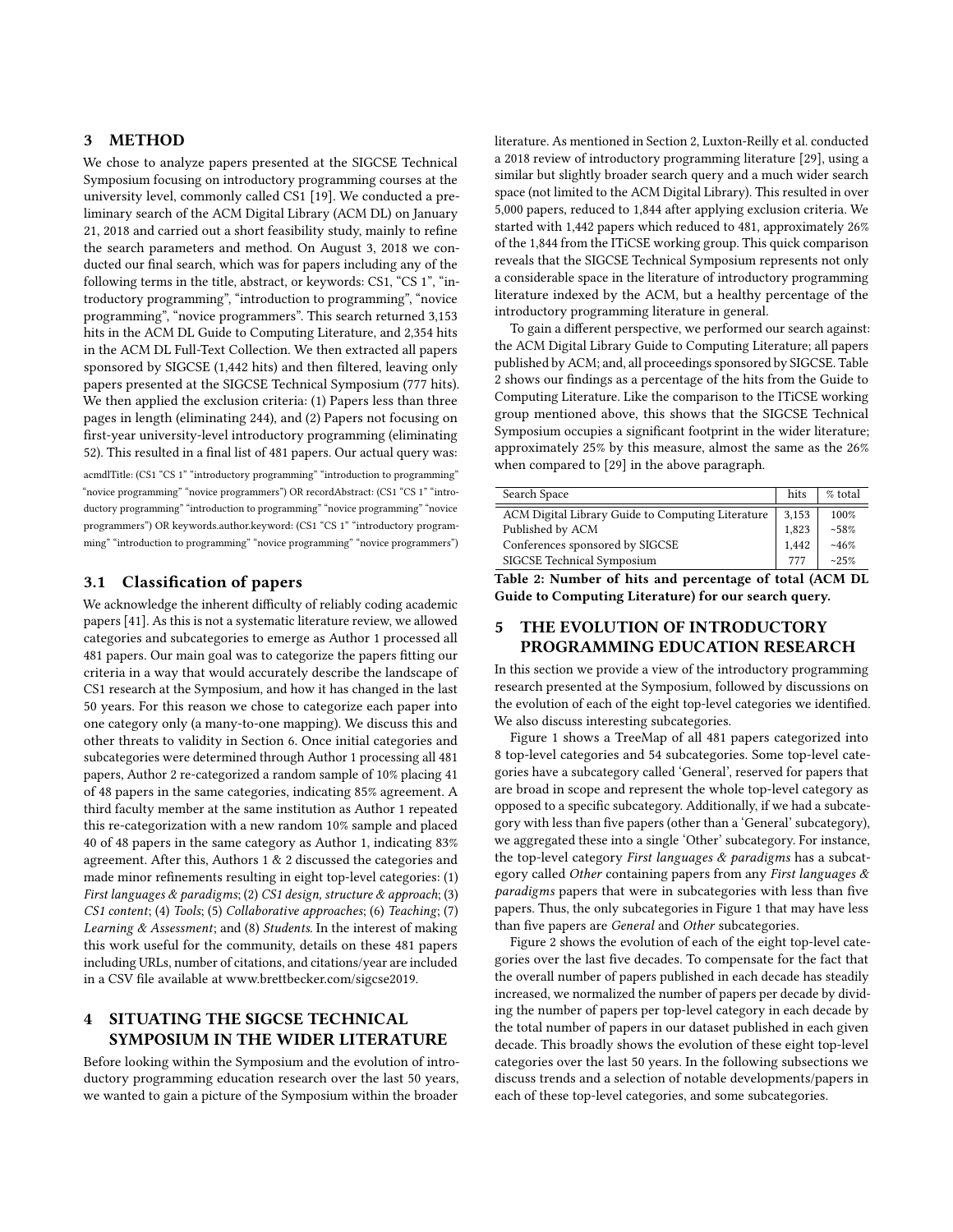

Figure 1: TreeMap of 481 papers in 8 categories and 54 subcategories. The area of each rectangle is proportional to the number of papers in each topic area. More details are discussed in Section 5.



Figure 2: 50-year trends of the 8 top-level categories in introductory programming at the SIGCSE Technical Symposium. To compensate for the fact that the overall number of papers published in each decade has steadily increased, we normalized the number of papers per decade by dividing the number of papers per top-level category in each decade by the total number of papers in our dataset published in each given decade.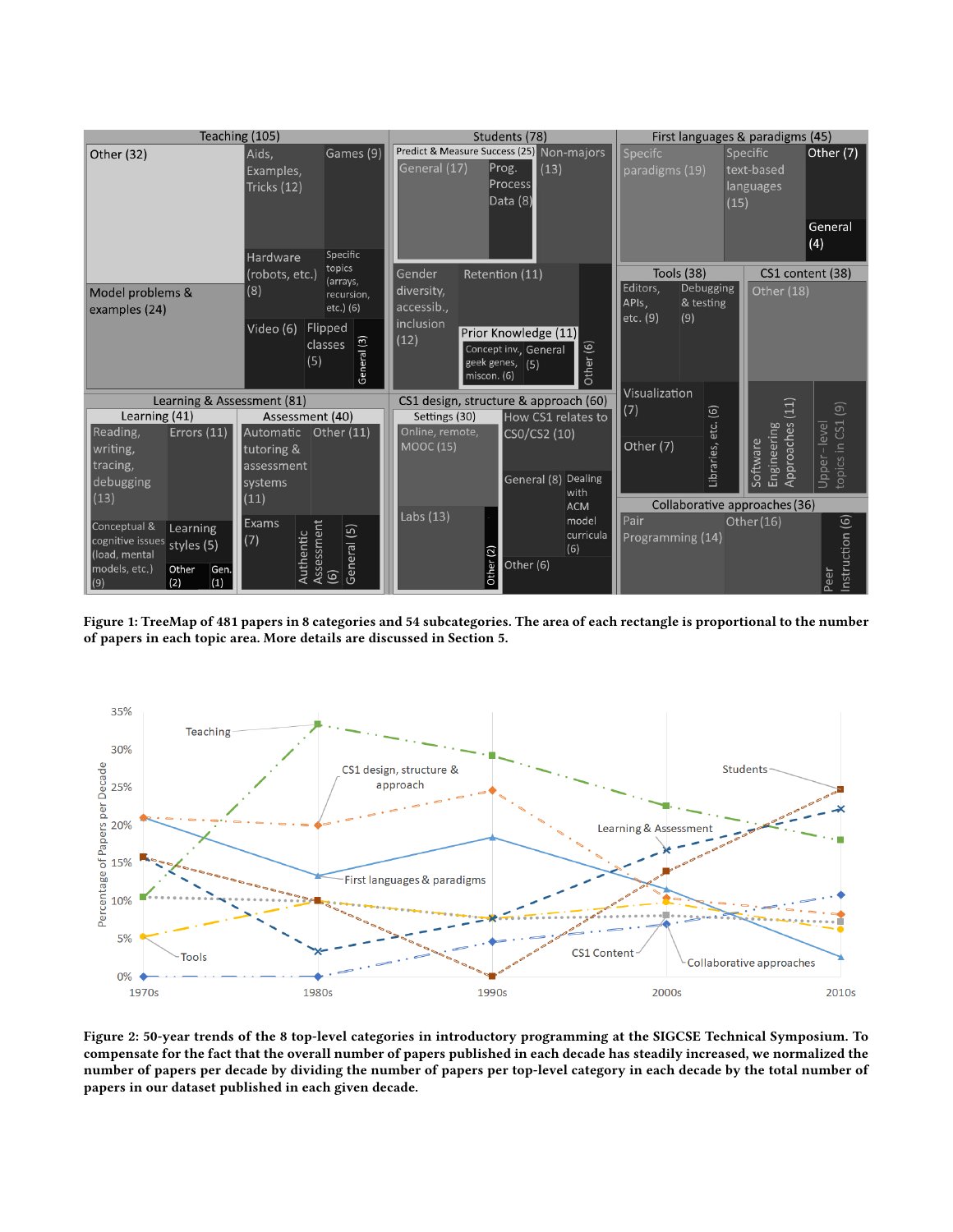#### 5.1 First Languages & Paradigms

|                                                                    | '70s           | 80s | '90s | $^{\prime}00s$ | 10s |
|--------------------------------------------------------------------|----------------|-----|------|----------------|-----|
| General languages & paradigms                                      |                |     |      | 2              |     |
| Specific paradigms                                                 |                |     |      | 10             |     |
| Specific text-based languages                                      |                | ◠   |      |                |     |
| Other                                                              |                |     |      |                |     |
| $\overline{\phantom{a}}$<br>$\overline{\phantom{a}}$<br>---<br>- - | - 30<br>$\sim$ |     | ____ |                |     |

Table 3: Number of papers in the First Languages & Paradigms category.

Table 3 shows the subcategories in this category and the corresponding number of papers published in each decade. As can be seen in Figure 2, interest in this area has slowly declined since the 1990s. Other than language/paradigm choice, one of the most discussed topics in this category has been objects first approaches [12]. At the 2018 Symposium, Simon et al. presented a survey of language choice in CS1 courses in Australasian and UK universities, revealing that the most popular teaching language is Java, followed by Python and C [39]. Interestingly, at the 2004 Symposium, Roberts called for educators to "take responsibility for breaking the cycle of rapid obsolescence [of teaching languages] by developing a stable and effective collection of Java-based teaching resources that will meet the needs of the computer science community" [37, p. 115]. Whether or not this call was met, and whether this was predictive of the prominence of Java reported by Simon et al. is beyond the scope of this paper, but it is interesting to note that the Roberts paper was published in 2004, near a peak in teaching language interest, and that in the current decade, interest has waned considerably, perhaps due to stability brought on by the popular use of Java and Python. Other factors that may have served to draw attention away from the language/paradigm debate recently include the 2004 adoption of Java for the APCS exam [37], which has remained unchanged since, and the evolution of ACM/IEEE model curricula— CC2001 categorized introductory languages by paradigm, while the CS2013 Fundamental Programming Concepts knowledge unit only identifies concepts common to all programming paradigms [23].

#### 5.2 CS1 Design, Structure & Approach

|                                     | '70s | '80s | '90s | $^{\prime}00s$ | 10s |
|-------------------------------------|------|------|------|----------------|-----|
| General design; structure; approach | 3    |      | 2    |                | 2   |
| How CS1 relates to CS0 or CS2       |      |      |      | 4              |     |
| Dealing with ACM model curricula    |      |      | 3    | 2              |     |
| <b>Physical Settings</b>            |      |      |      |                |     |
| > Online, remote or MOOC delivery   |      |      | 2    | 8              | 5   |
| $>$ Labs                            |      |      | 9    | 3              |     |
| > Other physical settings           |      |      |      |                |     |
| Other                               |      | 2    |      |                | റ   |

Table 4: Number of papers in the CS1 Design, Structure & Approach category.

Table 4 shows the subcategories in this category and the corresponding number of papers published in each decade. Papers in the Other category included those on learning outcomes, the impact of hardware decisions and cost-effective methods of teaching CS1. Interest in this category has also waned since the turn of the century, as shown in Figure 2.

It is noteworthy that interest in Labs peaked in the 1990s, and Online, remote or MOOC delivery peaked a decade or so later. The apparent fall-off in work on remote delivery mechanisms could be due to the advent of new conferences specifically addressing these topics, leading to a migration in where such research is presented. Papers Dealing with ACM model curricula peaked in the 1990s, while How CS1 relates to CS0 and CS2 featured in ten papers, all appearing after 2002 (with four of these since 2016). Perhaps related to this, there has been relatively recent interest in completely rethinking the structure and approach of CS1 itself, as evidenced by a 2010 paper by Hertz titled "What do CS1 and CS2 Mean? Investigating Differences in the Early Courses" [19], and Harvard's 'reinventing' of CS1 resulting in their popular CS50 course, which was redesigned due to two problems that they hypothesized the course suffered from: poor perception and a dated design [31]. It is interesting to note that the idea of redesigning the CS1 course is not new; Cherniak delivered a paper at the 1976 Symposium on reconsidering the CS1 approach [10]. It is noteworthy that despite being presented over 40 years ago, this paper discussed high school programming syllabi. Other notable 'early mentions' were liberal arts colleges in 1980 [15] and delivering CS1 online in 1999 [9].

# 5.3 CS1 Content

|                                            | 70s | 80s | '90s | 00s | 10s |  |  |
|--------------------------------------------|-----|-----|------|-----|-----|--|--|
| Upper-level topics in CS1                  |     |     |      |     |     |  |  |
| Software engineering approaches            |     |     |      |     |     |  |  |
| Other                                      |     |     |      |     |     |  |  |
| 77.11<br>$\sim$ $\sim$<br>- 1<br>$-1$<br>. |     |     |      |     |     |  |  |

Table 5: Number of papers in the CS1 Content category.

Table 5 shows the subcategories in this category and the corresponding number of papers published in each decade. As seen in Figure 2, interest in this category has remained relatively flat, while the subcategories have varied individually. Topics in the Other subcategory include data science approaches, CS+X [5], and media computation [42], which have only appeared in the last two decades. Papers on Software engineering approaches [21] have been published in each of the five decades, while papers on Upper-level topics in CS1 [16] have all appeared after 2000.

# 5.4 Tools

|                     | '70s | '80s | '90s | '00s | '10s |
|---------------------|------|------|------|------|------|
| Editors, APIs, etc. |      |      | 2    | 2    |      |
| Libraries, etc.     |      |      |      |      |      |
| Visualization       |      |      | 2    |      |      |
| Debugging & testing |      |      |      | o    |      |
| Other               |      |      |      | 2    |      |
|                     |      |      |      |      |      |

Table 6: Number of papers in the Tools category.

Table 6 shows the subcategories in this category and the corresponding number of papers published in each decade. As seen in Figure 2, similar to CS1 Content, interest in this category has remained relatively flat over the decades. As noted in Section 5.1, most of the discussion on CS1 languages has converged on Java and Python, and this is somewhat reflected in the Tools category, where several tools for Python [14, 18] and Java [35] have been introduced.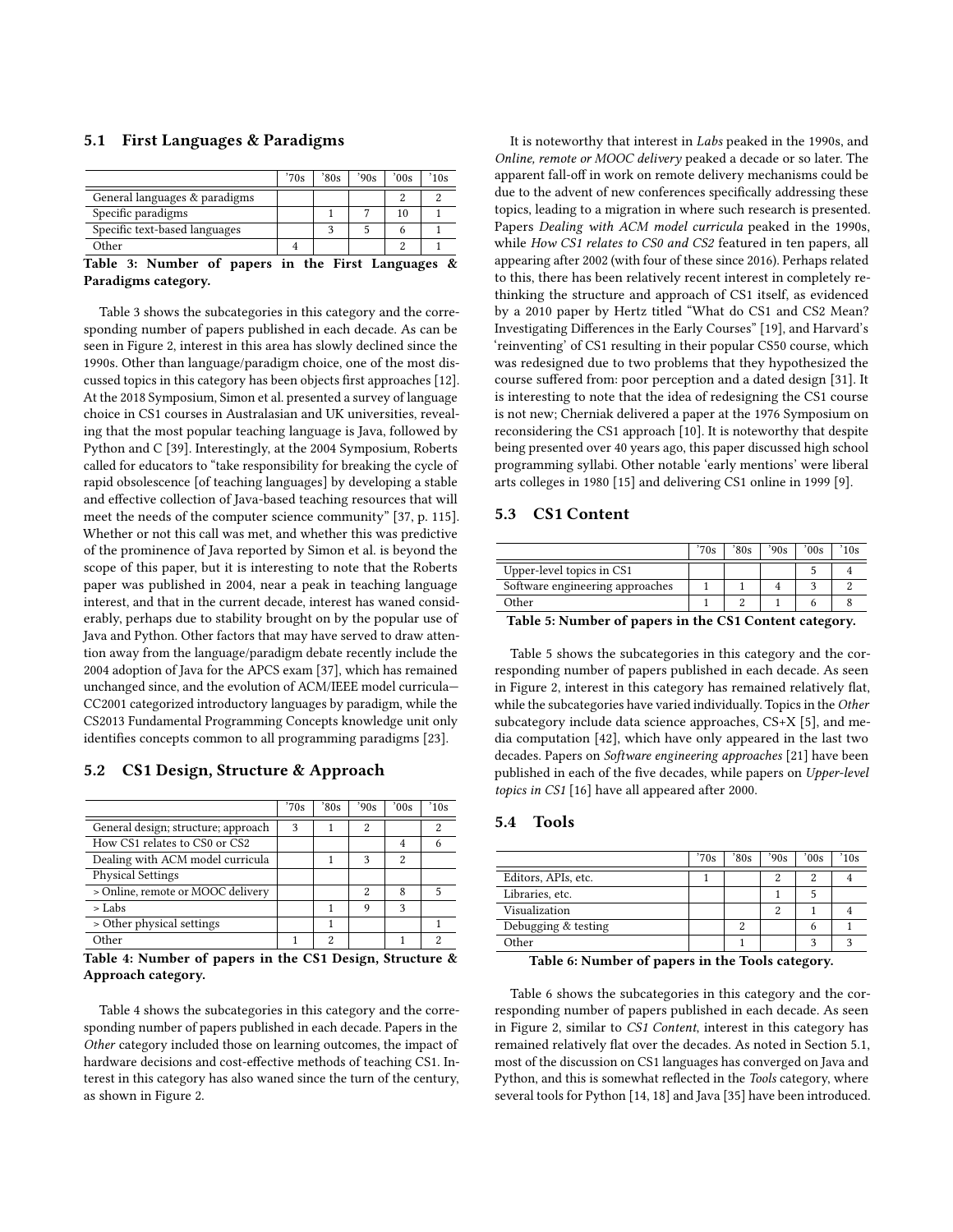Reis and Cartwright [35] also addressed the ongoing debate of pedagogical vs. 'industry relevant' tools, a theme also reflected in First languages & paradigms. Most of the papers on Libraries focus on GUI and graphics or games. It is noteworthy that several papers that focused on C or  $C_{++}$  tools were in the *Debugging & testing* and Visualization subcategories. It is also noteworthy that not all tools are for development. For instance, Kumar developed Epplets to help students solve Parsons Puzzles [26], and the Blackbox project [8] provides tools and a large programming dataset for researchers.

#### 5.5 Collaborative Approaches

|                              | '70s | 80s | '90s | $^{\circ}00s$ | 10s |  |
|------------------------------|------|-----|------|---------------|-----|--|
| Pair programming             |      |     |      |               |     |  |
| Peer instruction             |      |     |      |               |     |  |
| Other                        |      |     |      |               |     |  |
| <b>THENIC : 1 QUI CALLER</b> |      |     |      |               |     |  |

Table 7: Number of papers in the Collaborative Approaches category.

Table 7 shows the subcategories in this category and the corresponding number of papers published in each decade. Papers in the Other subcategory included topics such as peer code review, studiobased instruction (which includes pedagogical code review) [22], POGIL [20], and group projects. As can be seen in Figure 2, interest in this area has risen dramatically since the turn of the century.

It is arguable that Pair programming [33] and Peer instruction [40] could be in the same subcategory but after an extensive look at the papers involved and searching the ACM Digital Library for these topics, we decided that they warrant separate subcategories. In fact, none of the six Peer instruction papers mentioned pair programming, and only one of the 14 Pair programming papers mentioned peer instruction, and the one that did, discussed the topics as separate approaches [1]. Beck et al. provided a discussion on cooperative learning vs. pair programming [3], and we found one paper categorized in Other which, in summarizing the importance of peer learning principles, suggested that 'peer instruction' is a more general term than 'pair programming', 'peer testing' or 'peer review' [17]. Regardless, collaborative approaches to teaching CS1 have steadily increased in popularity since 2000.

#### 5.6 Teaching

|                                     | '70s           | 80s            | '90s | '00s           | $^{\prime}10s$ |
|-------------------------------------|----------------|----------------|------|----------------|----------------|
| General teaching                    |                | 1              |      | 1              |                |
| Model problems & exercises          |                | $\overline{4}$ | 9    | 10             |                |
| Specific topics (arrays, recursion, |                |                | 1    | $\overline{c}$ | 3              |
| $etc.$ )                            |                |                |      |                |                |
| Games                               |                |                |      | 6              | 3              |
| Hardware (robots, etc.)             |                |                |      | 8              |                |
| Aids, examples & tricks             |                | $\overline{2}$ | 3    | $\overline{4}$ | 3              |
| Flipped approaches                  |                |                |      |                | 5              |
| Video                               |                |                |      | 2              | 4              |
| Other                               | $\overline{c}$ | 3              | 6    | 6              | 15             |

Table 8: Number of papers in the Teaching category.

Table 8 shows the subcategories in this category and the corresponding number of papers published in each decade. Papers in the

Other category included those on teaching assistants and mentors, feedback, plagiarism, and many more topics with less than 5 papers each. We chose these subcategories carefully - for instance, Model problems & exercises was not chosen as a subcategory of Learning  $\&$  Assessment as by-and-large these are not used as assessment, but as teaching devices. Similarly, we saw Games, and Hardware (robots, etc.) as teaching devices. Despite Teaching being the category with the largest number of papers (105), Figure 2 shows that activity in this area peaked in the 1980s when these papers accounted for 33% of all papers that decade. Since then activity has steadily declined to 18% in this decade. It is worth noting that despite this, the category had the highest percentage of papers per decade in the 1980s, 1990s, and 2000s, and only this decade was surpassed by Students and Learning & Assessment. Several interesting trends are apparent in Table 8. Games first appeared in our data in 2006 [27], but is the third largest subcategory, behind Model problems & exercises [7], and Aids, examples & tricks. Hardware (robots, etc.) first appeared in our data in 2001, Aids, examples & tricks has been somewhat constant, and Flipped approaches [28] first appeared in 2013.

#### 5.7 Learning & Assessment

|                                    | '70s   | 80s | '90s           | $^{\prime}00s$ | $^{\prime}10s$ |
|------------------------------------|--------|-----|----------------|----------------|----------------|
| <b>General learning</b>            |        |     |                |                | 1              |
| Conceptual or cognitive issues     |        |     | $\mathfrak{D}$ | 4              | 3              |
| Learning styles                    |        |     |                | 1              | $\overline{4}$ |
| Reading, writing, tracing & debug- | 1      | 1   |                | 5              | 6              |
| ging                               |        |     |                |                |                |
| Errors                             |        |     |                | 3              | 8              |
| Other learning                     |        |     |                |                | 2              |
| General assessment                 |        |     |                | 4              |                |
| Automatic tutoring & assessment    | 1      |     | 1              | 3              | 6              |
| systems                            |        |     |                |                |                |
| Authentic assessment               |        |     | $\overline{c}$ | 3              |                |
| Exams                              |        |     |                | $\overline{c}$ | 5              |
| Other assessment                   | 1      |     |                | 4              | 6              |
| -------<br>$\sim$ $\sim$           | $\sim$ |     |                |                |                |

Table 9: Number of papers in the Learning & Assessment category.

Table 9 shows the subcategories in this category and the corresponding number of papers published in each decade. As can be seen in Figure 2 and Table 9, this category has seen steady, sharp growth since the 1980s, moving from 3% to 22% of papers per decade (second only to Students). It is important to note however, that as our exclusion criteria eliminates papers less than three pages in length, we exclude tracks such as panels. Therefore our data does not accurately represent initiatives like "Nifty Assignments" which started as a panel at the Symposium in 1999 and is now a track of its own [\(nifty.stanford.edu\)](http://nifty.stanford.edu/). A number of subcategories have shown remarkable interest since the turn of the century, including Reading, writing, tracing & debugging [13], how students deal with Errors [4, 32], and Learning styles, including achievement goals and mastery learning [47], and Conceptual or cognitive issues which revealed papers on topics such as mental models [30].

#### 5.8 Students

Table 10 shows the subcategories in this category and the corresponding number of papers published in each decade. Figure 2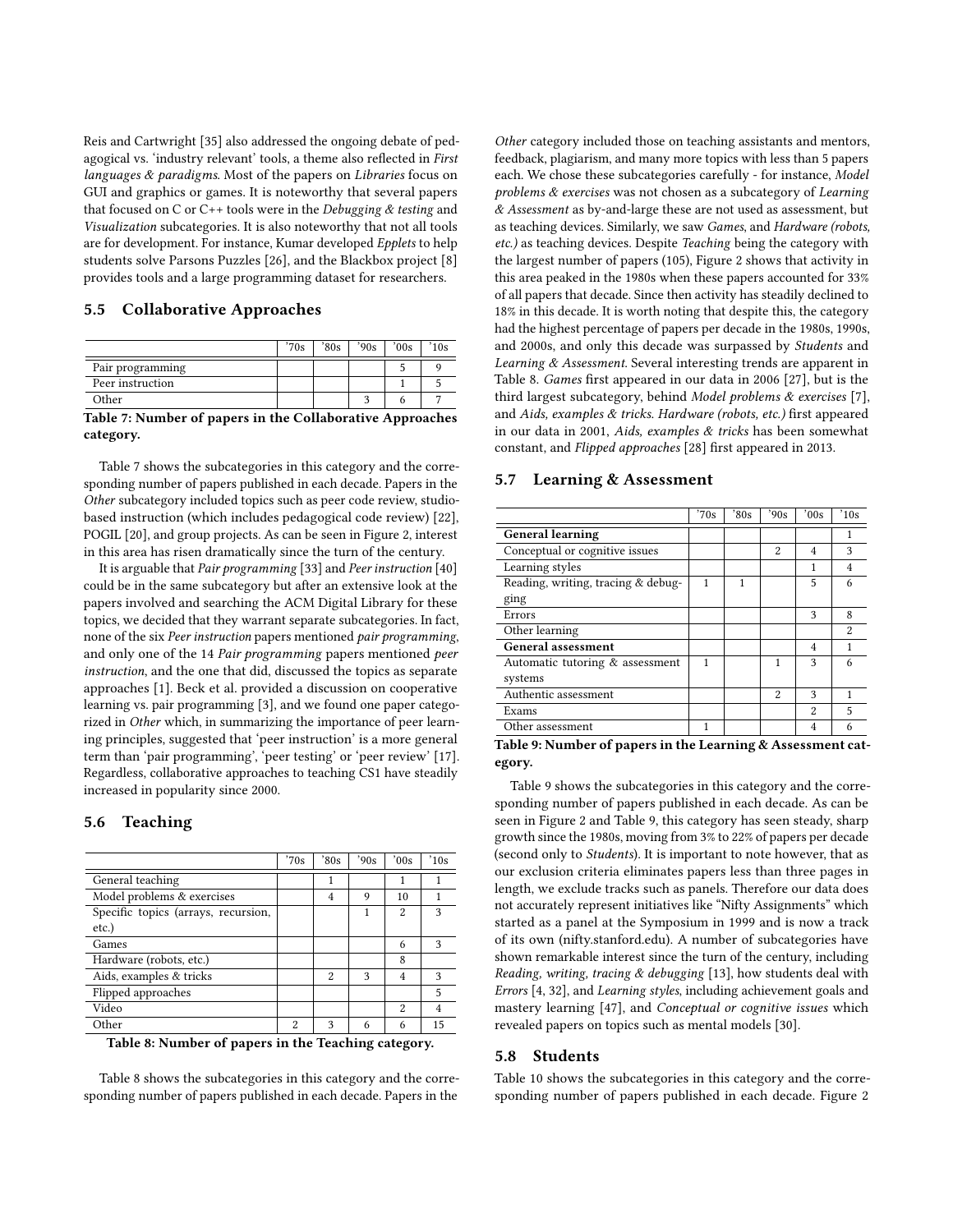|                                                      | '70s | 80s            | '90s | $^{\prime}00s$          | $^{\prime}10s$ |
|------------------------------------------------------|------|----------------|------|-------------------------|----------------|
| Non-majors                                           | 2    |                |      | 3                       | 8              |
| Retention                                            |      |                |      | 5                       | 5              |
| Gender, diversity, inclusion & acces-<br>sibility    |      |                |      | 5                       | 7              |
| Prior knowledge                                      |      |                |      | 2                       | 3              |
| > Concept inventories, geek genes,<br>misconceptions |      |                |      |                         | 5              |
| Predicting & measuring success                       |      | $\overline{2}$ |      | 5                       | 10             |
| > Programming process data                           |      |                |      | $\overline{\mathbf{c}}$ | 6              |
| Other                                                | 1    |                |      |                         | 4              |
|                                                      |      |                |      |                         |                |

|  |  |  |  |  |  |  | Table 10: Number of papers in the Students category. |
|--|--|--|--|--|--|--|------------------------------------------------------|
|--|--|--|--|--|--|--|------------------------------------------------------|

shows that this category went from 16% in the 1970s to 0% in the 1990s to 25% today (the most popular category). Several insights can be drawn from Table 10. It is interesting to note that Non-majors were considered as early as 1973 [38], yet interest has only recently gathered pace. Gender, diversity, inclusion  $\&$  accessibility has only appeared since 2004, when Rich et al. proposed a CS1 course explicitly aimed at non-majors and women [36]. In 2004, Valentine noted that only half of Symposia between 1984 and 2004 had any 'appearances' on women in computer science. Prior knowledge including Concept inventories [43], geek genes (or the non-existence thereof) and Misconceptions [24] have also only appeared since 2000. In 2017, Kirkpatrick et al. introduced an alternative CS1 for students with prior programming knowledge [25]. Predicting & measuring success [6, 46] and research on Programming process data [2] have also only appeared since the turn of the century. It is interesting to note that concerns about large enrollments appeared as early as 1974 [11], while Retention, dating back as far as 1984, has shown significant interest more recently [34].

## 6 THREATS TO VALIDITY

We note several threats to validity, but do not believe that these significantly detract from achieving our goals set out in Section 1. Firstly, our search query may not be completely representative of the literature, but it is similar to a recent survey with a much wider scope [29], and as discussed in Section 4, we believe it is broadly representative of the wider literature. Also, if carried out by other researchers, the categories that emerged may have been different.

We acknowledged the "significant difficulty of reliably coding academic papers" [41, p. 223] and as this is not a systematic literature review, we allowed categories to emerge as we began classification. However as outlined in Section 3.1 our categorization proved to be acceptably reproducible. Next, in the interest of being succinct, we employed a many-to-one mapping of papers to categories (each paper has exactly one category, but a category may have more than one paper). Thus, we did not allow cross-categorization, which may have provided for a richer (but probably more complex) analysis and discussion. Additionally, our trends are coarsely based on decades. A finer resolution may have provided more subtle trends.

In excluding papers less than three pages in length, we excluded tracks such as panels, and therefore initiatives such as Nifty Assignments which provide valuable contributions. Finally, we remind the reader that we have specifically researched CS1 papers presented at the SIGCSE Technical Symposium only, and that that the trends

observed may not necessarily be reflective of the broader trends of the computing education community.

# 7 CONCLUSION

We categorized 481 CS1 papers presented during the first 50 years of the SIGCSE Technical Symposium. We have endeavored to adopt best practice to categorize these papers in the interest of being fair and objective, and believe that the picture we present of the evolution of introductory programming research during the first 50 years of the Symposium is useful in terms of meeting the research goals set out in Section 1. Future work on a larger scale could address some of the threats identified in Section 6. Our analysis revealed several important trends and highlights the fact that CS1 research is not only focused on programming. We also situated the Symposium in the wider literature, revealing that it occupies a significant space in the CS1 literature.

This work provides a checkpoint for introductory programming research going forward into the second 50 years of the SIGCSE Technical Symposium and will hopefully provide insights for future research on how we teach novices and how they learn to program.

#### REFERENCES

- [1] Onni Aarne, Petrus Peltola, Juho Leinonen, and Arto Hellas. 2018. A Study of Pair Programming Enjoyment and Attendance Using Study Motivation and Strategy Metrics. In Proceedings of the 49th ACM Technical Symposium on Computer Science Education (SIGCSE '18). ACM, New York, NY, USA, 759–764. [https://doi.org/10.](https://doi.org/10.1145/3159450.3159493) [1145/3159450.3159493](https://doi.org/10.1145/3159450.3159493)
- [2] Amiad Altadmri and Neil C.C. Brown. 2015. 37 Million Compilations: Investigating Novice Programming Mistakes in Large-Scale Student Data. In Proceedings of the 46th ACM Technical Symposium on Computer Science Education (SIGCSE '15). ACM, New York, NY, USA, 522–527.<https://doi.org/10.1145/2676723.2677258>
- [3] Leland L. Beck, Alexander W. Chizhik, and Amy C. McElroy. 2005. Cooperative Learning Techniques in CS1: Design and Experimental Evaluation. In Proceedings of the 36th SIGCSE Technical Symposium on Computer Science Education (SIGCSE '05). ACM, New York, NY, USA, 470–474.<https://doi.org/10.1145/1047344.1047495>
- [4] Brett A. Becker, Kyle Goslin, and Graham Glanville. 2018. The Effects of Enhanced Compiler Error Messages on a Syntax Error Debugging Test. In Proceedings of the 49th ACM Technical Symposium on Computer Science Education (SIGCSE '18). ACM, New York, NY, USA, 640–645.<https://doi.org/10.1145/3159450.3159461>
- [5] Tanya Berger-Wolf, Boris Igic, Cynthia Taylor, Robert Sloan, and Rachel Poretsky. 2018. A Biology-themed Introductory CS Course at a Large, Diverse Public University. In Proceedings of the 49th ACM Technical Symposium on Computer Science Education (SIGCSE '18). ACM, New York, NY, USA, 233-238. [https:](https://doi.org/10.1145/3159450.3159538) [//doi.org/10.1145/3159450.3159538](https://doi.org/10.1145/3159450.3159538)
- [6] Susan Bergin and Ronan Reilly. 2005. Programming: Factors That Influence Success. In Proceedings of the 36th SIGCSE Technical Symposium on Computer Science Education (SIGCSE '05). ACM, New York, NY, USA, 411-415. [https:](https://doi.org/10.1145/1047344.1047480) [//doi.org/10.1145/1047344.1047480](https://doi.org/10.1145/1047344.1047480)
- [7] Kevin Bierre, Phil Ventura, Andrew Phelps, and Christopher Egert. 2006. Motivating OOP by Blowing Things Up: An Exercise in Cooperation and Competition in an Introductory Java Programming Course. In Proceedings of the 37th SIGCSE Technical Symposium on Computer Science Education (SIGCSE '06). ACM, New York, NY, USA, 354–358.<https://doi.org/10.1145/1121341.1121452>
- [8] Neil Christopher Charles Brown, Michael Kölling, Davin McCall, and Ian Utting. 2014. Blackbox: A Large Scale Repository of Novice Programmers' Activity. In Proceedings of the 45th ACM Technical Symposium on Computer Science Education (SIGCSE '14). ACM, New York, NY, USA, 223-228. [https:](https://doi.org/10.1145/2538862.2538924) [//doi.org/10.1145/2538862.2538924](https://doi.org/10.1145/2538862.2538924)
- [9] Jacobo Carrasquel. 1999. Teaching CS1 On-line: The Good, the Bad, and the Ugly. In The Proceedings of the Thirtieth SIGCSE Technical Symposium on Computer Science Education (SIGCSE '99). ACM, New York, NY, USA, 212-216. [https:](https://doi.org/10.1145/299649.299758) [//doi.org/10.1145/299649.299758](https://doi.org/10.1145/299649.299758)
- [10] Bob Cherniak. 1976. Introductory Programming Reconsidered a User-oriented Approach. In Proceedings of the ACM SIGCSE-SIGCUE Technical Symposium on Computer Science and Education (SIGCSE '76). ACM, New York, NY, USA, 65–68. <https://doi.org/10.1145/800107.803449>
- [11] Richard W. Conway. 1974. Introductory Instruction in Programming. In Proceedings of the Fourth SIGCSE Technical Symposium on Computer Science Education (SIGCSE '74). ACM, New York, NY, USA, 6–10. [https://doi.org/10.1145/800183.](https://doi.org/10.1145/800183.810430) [810430](https://doi.org/10.1145/800183.810430)